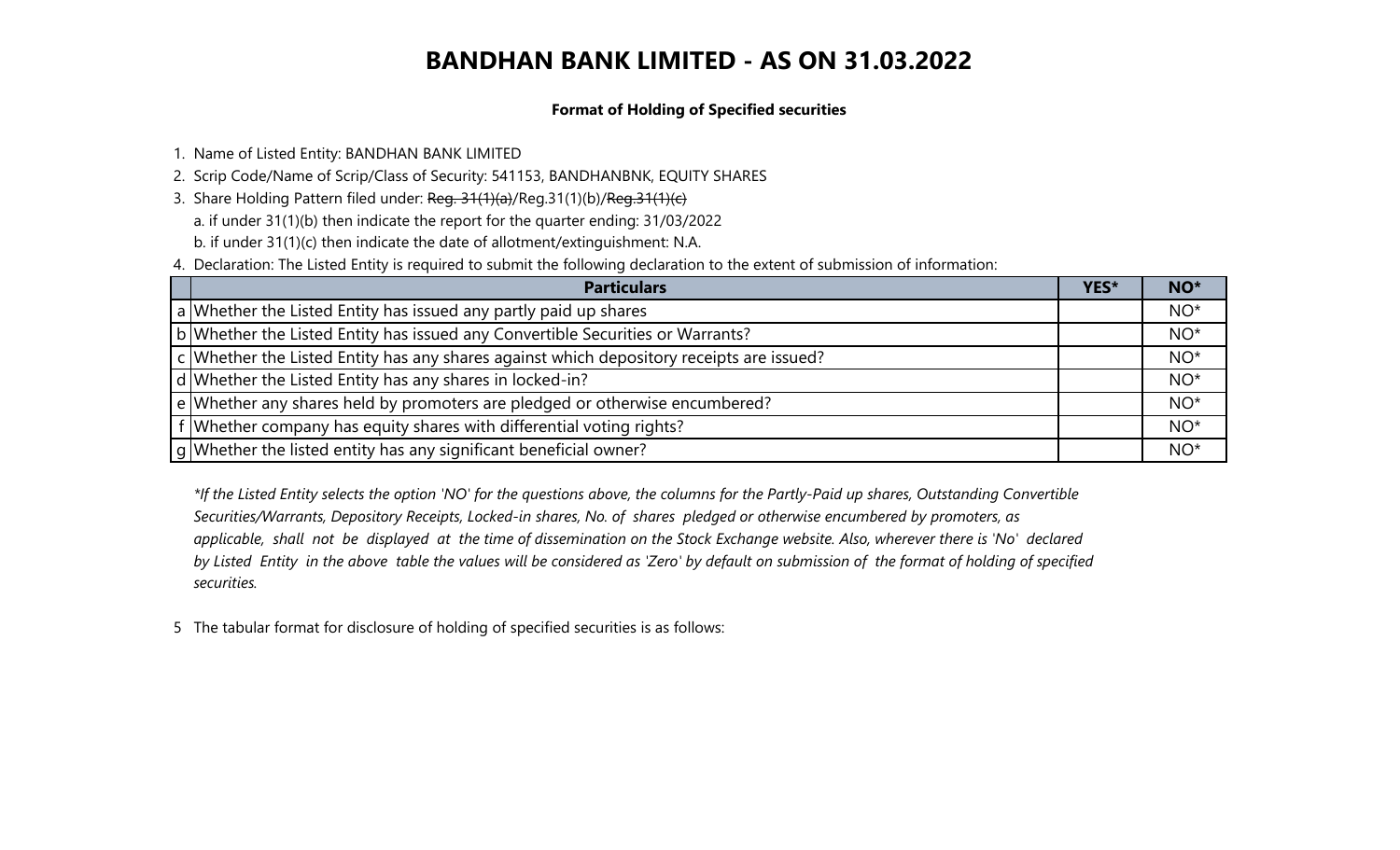**Table I - Summary Statement holding of specified securities**

| Categ | <b>Category of Shareholder</b> | No of               | No of fully       | No of         | No of              |                           | Total No of Shareholding Number of Voting Rights held in each class of No of Shares Shareholding |                |                            |              |                 |                   |                           | <b>Number of</b> |           | <b>Number of</b>                    | <b>Number of</b> |
|-------|--------------------------------|---------------------|-------------------|---------------|--------------------|---------------------------|--------------------------------------------------------------------------------------------------|----------------|----------------------------|--------------|-----------------|-------------------|---------------------------|------------------|-----------|-------------------------------------|------------------|
| ory   |                                | <b>Shareholders</b> | paid up           | <b>Partly</b> | <b>Shares</b>      |                           | Shares Held as a % of total                                                                      |                |                            | securities   |                 | <b>Underlying</b> | as a %                    | <b>Locked</b> in |           | <b>Shares</b>                       | equity shares    |
|       |                                |                     | equity shares     |               | paid-up Underlying | $(VII) =$                 | no of shares                                                                                     |                |                            |              |                 |                   | Outstanding assuming full | <b>Shares</b>    |           | pledged or                          | held in          |
|       |                                |                     | held              | equity        |                    | Depository $(IV)+(V)+(V)$ | (As a % of                                                                                       |                |                            |              |                 | converttible      | conversion                |                  |           | otherwise                           | dematerialized   |
|       |                                |                     |                   | shares        | <b>Receipts</b>    |                           | $(A+B+C2)$                                                                                       |                |                            |              |                 | securities        | <b>of</b>                 |                  |           | encumbered                          | form             |
|       |                                |                     |                   | held          |                    |                           |                                                                                                  |                |                            |              |                 | (Including        | convertible               |                  |           |                                     |                  |
|       |                                |                     |                   |               |                    |                           |                                                                                                  |                | <b>No of Voting Rights</b> |              | <b>Total as</b> | <b>Warrants</b> ) | Securities (as            |                  |           | No. $As a % of   No.   As a % of  $ |                  |
|       |                                |                     |                   |               |                    |                           |                                                                                                  |                |                            |              | a % of          |                   | a percentage              | total            |           | total                               |                  |
|       |                                |                     |                   |               |                    |                           |                                                                                                  | <b>Class X</b> | <b>Class Y</b>             | <b>Total</b> | $(A+B+C)$       |                   | of diluted                | <b>Shares</b>    |           | <b>Shares</b>                       |                  |
|       |                                |                     |                   |               |                    |                           |                                                                                                  |                |                            |              |                 |                   | share capital)            | held             |           | held                                |                  |
|       | (II)                           | (III)               | (IV)              | (V)           | (VI)               | (VII)                     | (VIII)                                                                                           |                |                            | (IX)         |                 | (X)               | (XI)                      | (XII)            |           | (XIII)                              | (XIV)            |
|       |                                |                     |                   |               |                    |                           |                                                                                                  |                |                            |              |                 |                   |                           |                  |           |                                     |                  |
| (A)   | Promoter & Promoter Group      |                     | 644115857         |               |                    | 644115857                 | 39.99                                                                                            | 644115857      |                            | 644115857    | 39.99           |                   | 39.99                     | 0.00             |           | 0.00                                | 644115857        |
| (B)   | Public                         | 458157              | 966650010         |               |                    | 966650010                 | 60.01                                                                                            | 966650010      |                            | 966650010    | 60.01           |                   | 60.01                     |                  | $0.00$ NA | <b>NA</b>                           | 964850079        |
| (C)   | Non Promoter-Non Public        |                     |                   |               |                    |                           |                                                                                                  |                |                            |              |                 |                   |                           |                  |           |                                     |                  |
| (C1)  | Shares underlying DRs          |                     |                   |               |                    |                           | 0 NA                                                                                             |                |                            |              | 0.00            |                   | 0 NA                      |                  | 0.00 NA   | <b>NA</b>                           |                  |
| (C2)  | Shares held by Employes Trusts |                     |                   |               |                    |                           | 0.00                                                                                             |                |                            |              | 0.00            |                   | 0.00                      |                  | 0.00 NA   | <b>NA</b>                           |                  |
|       |                                |                     |                   |               |                    |                           |                                                                                                  |                |                            |              |                 |                   |                           |                  |           |                                     |                  |
|       | <b>Total:</b>                  |                     | 458163 1610765867 |               |                    | 0 1610765867              | 100.00                                                                                           | 1610765867     |                            | 0 1610765867 | 100.00          |                   | 100.00                    | 0.00             |           | 0.00                                | 1608965936       |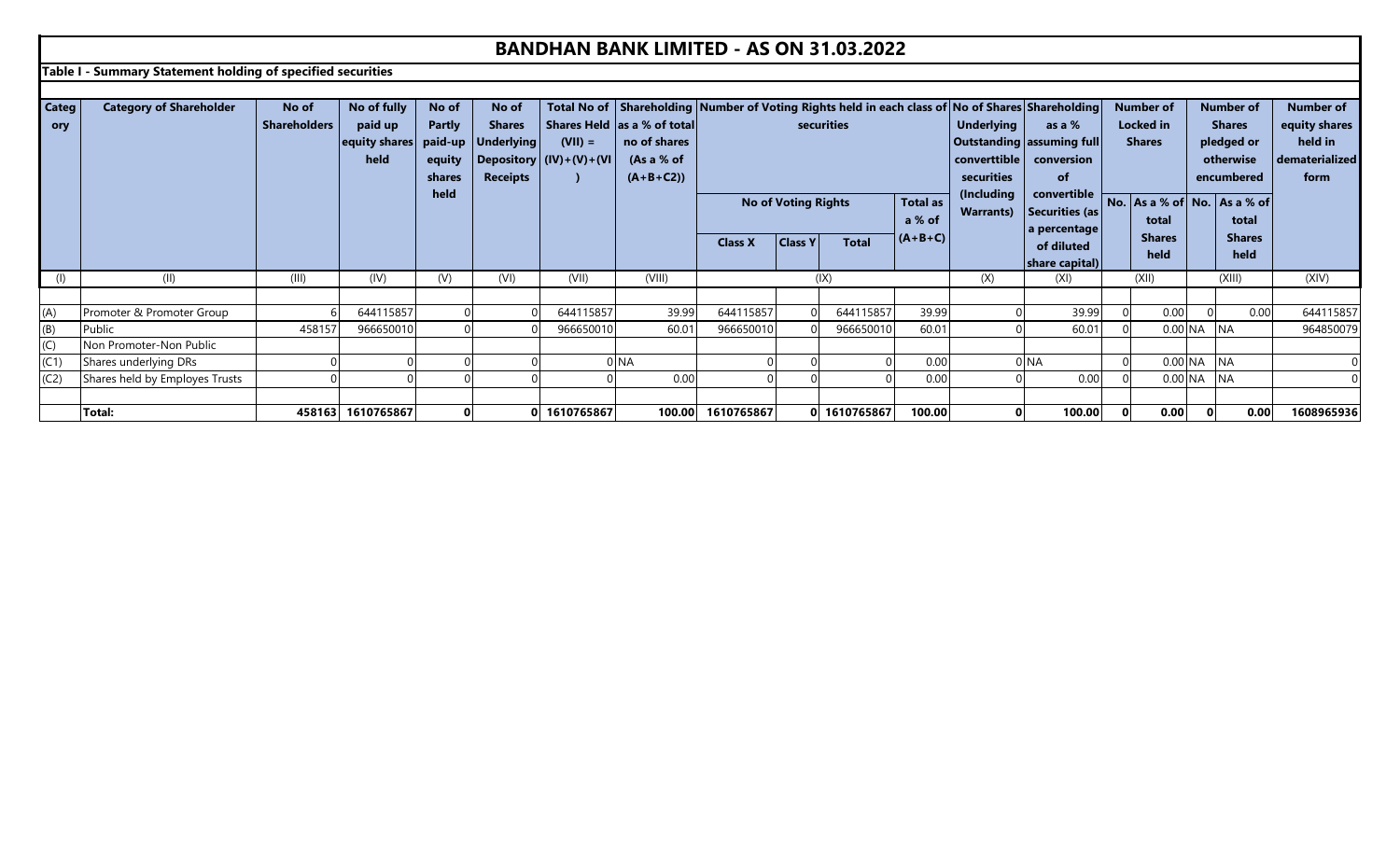**Table II - Statement showing shareholding pattern of the Promoter and Promoter Group**

| <b>Catego</b><br>ry | <b>Category &amp; Name of the Shareholder</b>             | No of<br><b>Shareholders</b> | No of fully<br>paid up | No of<br>Partly  | No of<br><b>Shares</b>               | Shares Held | Total No of   Shareholdin<br>g as a % of |                 | of securities              |              |            | Number of Voting Rights held in each class   No of Shares<br><b>Underlying</b> | <b>Shareholding</b><br>as a % |                | <b>Number of</b><br><b>Locked</b> in |              | <b>Number of</b><br><b>Shares pledged</b> | <b>Number of</b><br>equity shares |
|---------------------|-----------------------------------------------------------|------------------------------|------------------------|------------------|--------------------------------------|-------------|------------------------------------------|-----------------|----------------------------|--------------|------------|--------------------------------------------------------------------------------|-------------------------------|----------------|--------------------------------------|--------------|-------------------------------------------|-----------------------------------|
|                     |                                                           |                              | equity                 | paid-up          | <b>Underlying</b>                    | $(IV+V+VI)$ | total no of                              |                 |                            |              |            | <b>Outstanding</b>                                                             | assuming full                 |                | <b>Shares</b>                        |              | or otherwise                              | held in                           |
|                     |                                                           |                              | shares held            | equity<br>shares | <b>Depository</b><br><b>Receipts</b> |             | shares<br>(calculated                    |                 |                            |              |            | converttible<br>securities                                                     | conversion of<br>convertible  |                |                                      |              | encumbered                                | dematerialized<br>form            |
|                     |                                                           |                              |                        | held             |                                      |             | as per SCRR,                             |                 |                            |              |            | (Including                                                                     | Securities (as a              |                |                                      |              |                                           |                                   |
|                     |                                                           |                              |                        |                  |                                      |             | 1957 (VIII)                              |                 | <b>No of Voting Rights</b> |              | Total as a | <b>Warrants)</b>                                                               | percentage of                 |                | No. As a % of No.                    |              | As a % of                                 |                                   |
|                     |                                                           |                              |                        |                  |                                      |             | As a % of                                |                 |                            |              | $%$ of     |                                                                                | diluted share                 |                | total                                |              | total                                     |                                   |
|                     |                                                           |                              |                        |                  |                                      |             | $(A+B+C2)$                               | <b>Class X</b>  | <b>Class Y</b>             | <b>Total</b> | $(A+B+C)$  |                                                                                | capital)                      |                | <b>Shares</b>                        |              | <b>Shares</b>                             |                                   |
|                     |                                                           |                              |                        |                  |                                      |             |                                          |                 |                            |              |            |                                                                                | $(VII)+(X)$ As a              |                | held                                 |              | held                                      |                                   |
|                     |                                                           |                              |                        |                  |                                      |             |                                          |                 |                            |              |            |                                                                                | % of $(A+B+C2)$               |                |                                      |              |                                           |                                   |
|                     | (1)                                                       | (III)                        | (IV)                   | (V)              | (VI)                                 | (VII)       | (VIII)                                   |                 | (IX)                       |              |            | (X)                                                                            | (XI)                          |                | (XII)                                |              | (XIII)                                    | (XIV)                             |
| (1)                 | ndian                                                     |                              |                        |                  |                                      |             |                                          |                 |                            |              |            |                                                                                |                               |                |                                      |              |                                           |                                   |
| (a)                 | Individuals/Hindu undivided Family                        |                              |                        |                  | $\Omega$                             |             | 0.00                                     |                 |                            |              | 0.00       |                                                                                | 0.00                          | $\overline{0}$ | 0.00                                 | $\mathbf 0$  | 0.00                                      |                                   |
|                     | <b>ABHIJIT GHOSH*</b>                                     |                              |                        |                  | $\overline{0}$                       |             | 0.00                                     |                 |                            |              | 0.00       |                                                                                | 0.00                          | $\overline{0}$ | 0.00                                 | $\Omega$     | 0.00                                      |                                   |
|                     | PRAVAKAR GHOSH*                                           |                              |                        |                  | $\overline{0}$                       |             | 0.00                                     |                 |                            |              | 0.00       |                                                                                | 0.00                          | $\overline{0}$ | 0.00                                 | $\Omega$     | 0.00                                      |                                   |
|                     | SWAPAN KUMAR SAHA*                                        |                              |                        |                  | $\overline{0}$                       |             | 0.00                                     |                 |                            |              | 0.00       |                                                                                | 0.00                          | $\mathbf 0$    | 0.00                                 | $\mathbf 0$  | 0.00                                      |                                   |
|                     | PRITISH KUMAR SAHA*                                       |                              |                        |                  | $\Omega$                             |             | 0.00                                     |                 |                            |              | 0.00       |                                                                                | 0.00                          | $\overline{0}$ | 0.00                                 | $\Omega$     | 0.00                                      |                                   |
|                     | PARTHA PRATIM SAMANTA*                                    |                              |                        |                  | $\Omega$                             |             | 0.00                                     |                 |                            |              | 0.00       |                                                                                | 0.00                          | $\Omega$       | 0.00                                 | $\Omega$     | 0.00                                      |                                   |
| (b)                 | Central Government/State Government(s)                    |                              |                        |                  | $\Omega$                             |             | 0.00                                     |                 |                            |              | 0.00       |                                                                                | 0.00                          | $\Omega$       | 0.00                                 | $\Omega$     | 0.00                                      |                                   |
| (c)                 | Financial Institutions/Banks                              |                              |                        |                  | $\Omega$                             |             | 0.00                                     |                 |                            |              | 0.00       |                                                                                | 0.00                          | $\Omega$       | 0.00                                 | $\Omega$     | 0.00                                      |                                   |
| (d)                 | Any Other                                                 |                              | 644115851              |                  |                                      | 644115851   | 39.99                                    | 644115851       |                            | 644115851    | 39.99      |                                                                                | 39.99                         | $\Omega$       | 0.00                                 |              | 0.00                                      | 644115851                         |
|                     | BANDHAN FINANCIAL HOLDINGS LIMITED (Promoter)             |                              | 644115851              |                  |                                      | 644115851   | 39.99                                    | 644115851       |                            | 644115851    | 39.99      |                                                                                | 39.99                         | $\overline{0}$ | 0.00                                 | $\Omega$     | 0.00                                      | 644115851                         |
|                     | BANDHAN FINANCIAL SERVICES LIMITED (Promoter)             |                              |                        |                  | $\Omega$                             |             |                                          |                 |                            |              | $\Omega$   |                                                                                |                               | $\Omega$       |                                      | $\Omega$     |                                           | $\Omega$                          |
|                     | FINANCIAL INCLUSION TRUST (FIT) (Promoter)                |                              | $\cap$                 |                  | $\Omega$                             |             |                                          |                 |                            |              |            |                                                                                |                               | $\Omega$       |                                      | $\Omega$     |                                           | $\Omega$                          |
|                     | NORTH EAST FINANCIAL INCLUSION TRUST (NEFIT)              |                              |                        |                  |                                      |             |                                          |                 |                            |              |            |                                                                                |                               |                |                                      |              |                                           |                                   |
|                     | (Promoter)                                                |                              |                        |                  |                                      |             |                                          |                 |                            |              |            |                                                                                |                               |                |                                      |              |                                           |                                   |
|                     | <b>BANDHAN KONNAGAR (Promoter Group)</b>                  | $\Omega$                     |                        |                  | $\Omega$                             |             |                                          |                 |                            |              | $\Omega$   | $\Omega$                                                                       |                               | $\Omega$       |                                      | $\Omega$     |                                           |                                   |
|                     | Sub-Total (A)(1)                                          |                              | 644115857              | 0                | $\Omega$                             | 644115857   | 39.99                                    | 644115857       |                            | 0 644115857  | 39.99      | $\Omega$                                                                       | 39.99                         | - O            | 0.00                                 | $\mathbf{0}$ | 0.00                                      | 644115857                         |
| (2)                 | Foreign                                                   |                              |                        |                  |                                      |             |                                          |                 |                            |              |            |                                                                                |                               |                |                                      |              |                                           |                                   |
|                     |                                                           |                              |                        |                  |                                      |             |                                          |                 |                            |              |            |                                                                                |                               |                |                                      |              |                                           |                                   |
| (a)                 | Individuals (Non-Resident Individuals/Foreign Individuals |                              |                        |                  |                                      |             | 0.00                                     |                 |                            |              | 0.00       |                                                                                | 0.00                          |                | 0.00                                 | $\Omega$     | 0.00                                      |                                   |
| (b)                 | Government                                                | $\Omega$                     | $\Omega$               |                  | $\Omega$                             |             | 0.00                                     |                 |                            |              | 0.00       |                                                                                | 0.00                          | $\Omega$       | 0.00                                 | $\Omega$     | 0.00                                      |                                   |
| (c)                 | Institutions                                              | $\Omega$                     | $\Omega$               |                  | $\overline{0}$                       |             | 0.00                                     |                 |                            |              | 0.00       | $\Omega$                                                                       | 0.00                          | $\overline{0}$ | 0.00                                 | $\Omega$     | 0.00                                      |                                   |
| (d)                 | Foreign Portfolio Investor                                | $\Omega$                     | $\Omega$               |                  | $\overline{0}$                       |             | 0.00                                     |                 |                            |              | 0.00       |                                                                                | 0.00                          | $\Omega$       | 0.00                                 |              | 0.00                                      | $\Omega$                          |
| (e)                 | Any Other                                                 | $\Omega$                     | $\mathbf 0$            |                  | $\overline{0}$                       |             | 0.00                                     |                 |                            |              | 0.00       |                                                                                | 0.00                          | $\Omega$       | 0.00                                 |              | 0.00                                      |                                   |
|                     | Sub-Total (A)(2)                                          | $\mathbf{0}$                 | $\Omega$               | 0                | $\Omega$                             |             | 0.00                                     | $\Omega$        |                            | - 0          | 0.00       | $\Omega$                                                                       | 0.00                          | $\Omega$       | 0.00                                 | $\mathbf 0$  | 0.00                                      | $\Omega$                          |
|                     | <b>Total Shareholding of Promoter and Promoter Group</b>  |                              |                        |                  |                                      |             |                                          |                 |                            |              |            |                                                                                |                               |                |                                      |              |                                           |                                   |
|                     | $(A) = (A)(1) + (A)(2)$                                   |                              | 644115857              | $\Omega$         | $\Omega$                             | 644115857   |                                          | 39.99 644115857 |                            | 0 644115857  | 39.99      | $\Omega$                                                                       | 39.99                         | $\Omega$       | 0.00                                 | $\mathbf{0}$ | 0.00                                      | 644115857                         |

1. \* 5 Individuals holding 6 equity shares as nominees of the Promoter, Bandhan Financial Holdings Limited and they are neither the promoters nor forming part of the promoter group. They are also holding some shares in per 2. NEFIT, FIT, Bandhan Financial Services Limited, the Promoters and Bandhan Konnagar, the Promoter Group, are not holding any equity shares in Bank. The above facts were disclosed as such in the offer document at the time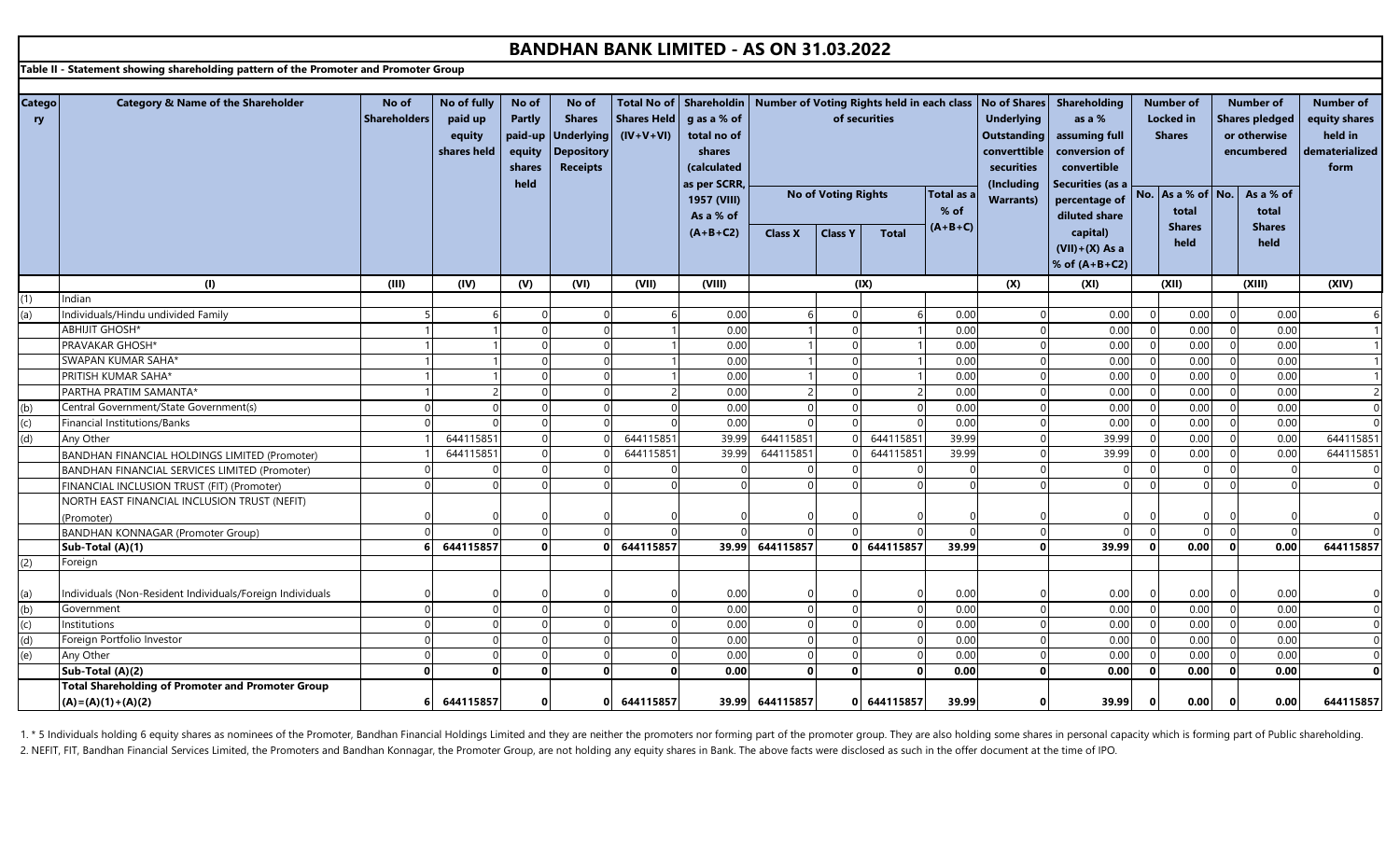**Table III - Statement showing shareholding pattern of the Public shareholder**

| Categ<br>ory | Category & Name of the Shareholder                            | No of<br><b>Shareholders</b> | No of fully<br>paid up<br>equity | No of<br><b>Partly</b><br>paid-up | No of<br><b>Shares</b><br><b>Underlying</b> | <b>Shares Held</b><br>$(IV+V+VI)$ | Total No of Shareholding   Number of Voting Rights held in each class<br>as a % of<br>total no of |                        |                            | of securities                                 |                | No of<br><b>Shares</b><br><b>Underlying</b> | Shareholding<br>as a %<br>assuming full |                              | <b>Number of</b><br><b>Locked</b> in<br><b>Shares</b> | <b>Number of</b><br><b>Shares pledged</b><br>or otherwise | <b>Number of</b><br>equity shares<br>held in |
|--------------|---------------------------------------------------------------|------------------------------|----------------------------------|-----------------------------------|---------------------------------------------|-----------------------------------|---------------------------------------------------------------------------------------------------|------------------------|----------------------------|-----------------------------------------------|----------------|---------------------------------------------|-----------------------------------------|------------------------------|-------------------------------------------------------|-----------------------------------------------------------|----------------------------------------------|
|              |                                                               |                              | shares held                      | equity                            | <b>Depository</b>                           |                                   | shares                                                                                            |                        |                            |                                               |                |                                             | Outstanding conversion of               |                              |                                                       | encumbered                                                | dematerialized                               |
|              |                                                               |                              |                                  | shares                            | <b>Receipts</b>                             |                                   | $(A+B+C2)$                                                                                        |                        |                            |                                               |                | converttible                                | convertible                             |                              |                                                       |                                                           | form                                         |
|              |                                                               |                              |                                  | held                              |                                             |                                   |                                                                                                   |                        | <b>No of Voting Rights</b> |                                               | Total as a     | securities                                  | Securities (as a No.                    |                              | As a % of   No.   As a % of                           |                                                           |                                              |
|              |                                                               |                              |                                  |                                   |                                             |                                   |                                                                                                   |                        |                            |                                               | $%$ of         | (Including                                  | percentage of                           |                              | total                                                 | total                                                     |                                              |
|              |                                                               |                              |                                  |                                   |                                             |                                   |                                                                                                   | <b>Class X</b>         | <b>Class Y</b>             | <b>Total</b>                                  | $(A+B+C)$      | <b>Warrants)</b>                            | diluted share                           |                              | <b>Shares</b>                                         | <b>Shares</b>                                             |                                              |
|              |                                                               |                              |                                  |                                   |                                             |                                   |                                                                                                   |                        |                            |                                               |                |                                             | capital)                                |                              | held                                                  | held                                                      |                                              |
|              | (1)                                                           | (III)                        | (IV)                             | (V)                               | (VI)                                        | (VII)                             | (VIII)                                                                                            |                        |                            | (IX)                                          |                | (X)                                         | (XI)                                    |                              | (XII)                                                 | (XIII)                                                    | (XIV)                                        |
| (1)          | Institutions                                                  |                              |                                  |                                   |                                             |                                   |                                                                                                   |                        |                            |                                               |                |                                             |                                         |                              |                                                       |                                                           |                                              |
| (a)          | <b>Mutual Funds</b>                                           | 23                           | 67571156                         |                                   |                                             | 67571156                          | 4.19                                                                                              | 67571156               |                            | 67571156                                      | 4.19           |                                             | 4.19                                    |                              | $0.00$ NA                                             | <b>NA</b>                                                 | 67571156                                     |
| (b)          | Venture Capital Funds                                         |                              |                                  | $\Omega$                          | $\Omega$                                    |                                   | 0.00                                                                                              |                        | $\Omega$                   |                                               | 0.00           |                                             | 0.00                                    | $\overline{0}$               |                                                       | 0.00 NA NA                                                |                                              |
| (c)          | Alternate Investment Funds                                    |                              | 5891690                          |                                   | $\Omega$                                    | 5891690                           | 0.37                                                                                              | 5891690                |                            | 5891690                                       | 0.37           |                                             | 0.37                                    | $\Omega$                     | 0.00 NA                                               | <b>NA</b>                                                 | 5891690                                      |
| (d)          | Foreign Venture Capital Investors                             |                              |                                  |                                   | $\Omega$                                    |                                   | 0.00                                                                                              |                        |                            |                                               | 0.00           |                                             | 0.00                                    | $\overline{0}$               | $0.00$ NA                                             | <b>NA</b>                                                 |                                              |
| (e)          | Foreign Portfolio Investors                                   | 552                          | 552622646                        | $\Omega$                          | $\Omega$                                    | 552622646                         | 34.31                                                                                             | 552622646              |                            | 552622646                                     | 34.31          |                                             | 34.31                                   | $\Omega$                     |                                                       | $0.00$ NA NA                                              | 552622646                                    |
|              | FIDELITY INVESTMENT TRUST FIDELITY SERIES EMERGING            |                              |                                  |                                   |                                             |                                   |                                                                                                   |                        |                            |                                               |                |                                             |                                         |                              |                                                       |                                                           |                                              |
|              |                                                               |                              | 29752232                         |                                   |                                             | 29752232                          | 1.85                                                                                              | 29752232               |                            | 29752232                                      | 1.85           |                                             | 1.85                                    |                              |                                                       | $0.00$ NA NA                                              | 29752232                                     |
|              | CALADIUM INVESTMENT PTE. LTD.                                 |                              | 125444201                        | $\Omega$                          |                                             | 125444201                         | 7.79                                                                                              | 125444201              |                            | 125444201                                     | 7.79           |                                             | 7.79                                    | $\Omega$                     | 0.00 NA                                               | <b>NA</b>                                                 | 125444201                                    |
|              | CAMAS INVESTMENTS PTE. LTD.                                   |                              | 22423184                         | $\overline{0}$                    | $\Omega$                                    | 22423184                          | 1.39                                                                                              | 22423184               |                            | 22423184                                      | 1.39           |                                             | 1.39                                    | $\overline{0}$               |                                                       | 0.00 NA NA                                                | 22423184                                     |
|              | STICHTING DEPOSITARY APG EMERGING MARKETS EQUITY P            |                              |                                  |                                   |                                             |                                   |                                                                                                   |                        |                            |                                               |                |                                             |                                         |                              |                                                       |                                                           |                                              |
|              |                                                               |                              | 27485473                         |                                   |                                             | 27485473                          | 1.71                                                                                              | 27485473               |                            | 27485473                                      | 1.71           |                                             | 1.71                                    |                              |                                                       | $0.00$ NA NA                                              | 27485473                                     |
|              | Financial Institutions/Banks                                  |                              | 18227                            | $\overline{0}$                    | $\Omega$                                    | 18227                             | 0.00                                                                                              | 18227                  | $\Omega$                   | 18227                                         | 0.00           |                                             | 0.00                                    | $\Omega$                     | $0.00$ NA                                             | <b>NA</b>                                                 | 2323                                         |
| (q)          | <b>Insurance Companies</b>                                    |                              |                                  | $\Omega$                          | $\overline{0}$                              | $\Omega$                          | 0.00                                                                                              |                        | $\Omega$                   |                                               | 0.00           | $\Omega$                                    | 0.00                                    | $\overline{0}$               |                                                       | 0.00 NA NA                                                | $\Omega$                                     |
| (h)          | Provident Funds/Pension Funds                                 |                              |                                  |                                   | $\Omega$                                    |                                   | 0.00                                                                                              |                        |                            |                                               | 0.00           |                                             | 0.00                                    | $\Omega$                     | $0.00$ NA                                             | <b>NA</b>                                                 | $\Omega$                                     |
|              | Any Other                                                     |                              |                                  | $\Omega$                          | $\Omega$                                    |                                   | 0.00                                                                                              |                        | $\Omega$                   |                                               | 0.00           |                                             | 0.00                                    | $\overline{0}$               |                                                       | 0.00 NA NA                                                | $\Omega$                                     |
|              | Sub Total (B)(1)                                              | 589                          | 626103719                        | $\mathbf{0}$                      |                                             | 0 626103719                       | 38.87                                                                                             | 626103719              | $\Omega$                   | 626103719                                     | 38.87          | $\Omega$                                    | 38.87                                   | $\mathbf{0}$                 |                                                       | 0.00 NA NA                                                | 626087815                                    |
|              | Central Government/State Government(s)/President of India     |                              |                                  |                                   |                                             |                                   |                                                                                                   |                        |                            |                                               |                |                                             |                                         |                              |                                                       |                                                           |                                              |
| (2)          |                                                               |                              |                                  |                                   |                                             |                                   | 0.00                                                                                              |                        |                            |                                               | 0.00           |                                             | 0.00                                    |                              |                                                       | 0.00 NA NA                                                | $\Omega$                                     |
|              | Sub Total (B)(2)                                              | $\mathbf{0}$                 | $\mathbf{0}$                     | $\mathbf{0}$                      | $\Omega$                                    | 0                                 | 0.00                                                                                              | 0.                     | $\mathbf{0}$               |                                               | 0.00           | U                                           | 0.00                                    | $\Omega$                     |                                                       | $0.00$ NA NA                                              | $\mathbf{0}$                                 |
| (3)          | Non-Institutions                                              |                              |                                  |                                   |                                             |                                   |                                                                                                   |                        |                            |                                               |                |                                             |                                         |                              |                                                       |                                                           |                                              |
|              | i.Individual shareholders holding nominal share capital up to |                              |                                  |                                   |                                             |                                   |                                                                                                   |                        |                            |                                               |                |                                             |                                         |                              |                                                       |                                                           |                                              |
| (a)          |                                                               | 442938                       | 70218520                         |                                   |                                             | 70218520                          | 4.36                                                                                              | 70218520               |                            | 70218520                                      | 4.36           |                                             | 4.36                                    |                              |                                                       | 0.00 NA NA                                                | 68464198                                     |
|              | Rs.2 lakhs                                                    |                              |                                  |                                   |                                             |                                   |                                                                                                   |                        |                            |                                               |                |                                             |                                         |                              |                                                       |                                                           |                                              |
|              | ii.Individual shareholders holding nominal share capital in   | 312                          | 29080059                         |                                   |                                             | 29080059                          | 1.81                                                                                              | 29080059               |                            | 29080059                                      | 1.81           |                                             | 1.81                                    |                              |                                                       | 0.00 NA NA                                                | 29074379                                     |
|              | excess of Rs. 2 Lakhs                                         |                              |                                  |                                   |                                             |                                   |                                                                                                   |                        |                            |                                               |                |                                             |                                         |                              |                                                       |                                                           |                                              |
| (b)          | NBFCs Registered with RBI                                     |                              | 17000                            |                                   | $\Omega$                                    | 17000                             | 0.00                                                                                              | 17000                  | $\Omega$                   | 17000                                         | 0.00           |                                             | 0.00                                    | $\Omega$                     | $0.00$ NA                                             | <b>NA</b>                                                 | 17000                                        |
| (c)          | <b>Employee Trusts</b>                                        |                              |                                  |                                   |                                             |                                   | 0.00                                                                                              |                        |                            |                                               | 0.00           |                                             | 0.00                                    | $\Omega$                     | $0.00$ NA                                             | <b>NA</b>                                                 |                                              |
| (d)          | Overseas Depositories (Holding DRs)(Balancing figure)         |                              |                                  |                                   | $\Omega$                                    | $\Omega$                          | 0.00                                                                                              |                        | $\Omega$                   |                                               | 0.00           |                                             | 0.00                                    | $\Omega$                     |                                                       | 0.00 NA NA                                                | $\Omega$                                     |
| (e)          | Any Other                                                     |                              |                                  |                                   |                                             |                                   |                                                                                                   |                        |                            |                                               |                |                                             |                                         |                              |                                                       |                                                           |                                              |
|              | <b>TRUSTS</b>                                                 | 12                           | 10303583                         |                                   |                                             | 10303583                          | 0.64                                                                                              | 10303583               | $\Omega$                   | 10303583                                      | 0.64           |                                             | 0.64                                    | $\Omega$                     | $0.00$ NA                                             | <b>NA</b>                                                 | 10303583                                     |
|              | <b>NON RESIDENT INDIANS</b>                                   | 3473                         | 4054876                          | $\overline{0}$                    | $\Omega$                                    | 4054876                           | 0.25                                                                                              | 4054876                | $\overline{0}$             | 4054876                                       | 0.25           | $\Omega$                                    | 0.25                                    | $\mathbf{0}$                 | 0.00 NA                                               | <b>NA</b>                                                 | 4054876                                      |
|              | <b>CLEARING MEMBERS</b>                                       | 176                          | 2158302                          |                                   |                                             | 2158302                           | 0.13                                                                                              | 2158302                |                            | 2158302                                       | 0.13           |                                             | 0.13                                    | $\mathbf 0$                  |                                                       | $0.00$ NA NA                                              | 2158302                                      |
|              | Qualified Institutional Buyer                                 | 12                           | 63012493                         |                                   | $\Omega$                                    | 63012493                          | 3.91                                                                                              | 63012493               | $\Omega$                   | 63012493                                      | 3.91           |                                             | 3.91                                    | $\Omega$                     |                                                       | 0.00 NA NA                                                | 63012493                                     |
|              | LIFE INSURANCE CORPORATION OF INDIA                           |                              | 59455863                         |                                   |                                             | 59455863                          | 3.69                                                                                              | 59455863               | $\Omega$                   | 59455863                                      | 3.69           |                                             | 3.69                                    | $\mathbf 0$                  |                                                       | 0.00 NA NA                                                | 59455863                                     |
|              | NON RESIDENT INDIAN NON REPATRIABLE                           | 1666                         | 2286078                          | $\overline{0}$                    | $\Omega$                                    | 2286078                           | 0.14                                                                                              | 2286078                | $\overline{0}$             | 2286078                                       | 0.14           |                                             | 0.14                                    | $\mathbf 0$                  |                                                       | 0.00 NA NA                                                | 2286078                                      |
|              | <b>BODIES CORPORATES</b>                                      | 953                          | 156334062                        | $\overline{0}$                    | $\overline{0}$                              | 156334062                         | 9.71                                                                                              | 156334062              | $\Omega$                   | 156334062                                     | 9.71           | $\Omega$                                    | 9.71                                    | $\mathbf{0}$                 |                                                       | 0.00 NA NA                                                | 156310377                                    |
|              | HOUSING DEVELOPMENT FINANCE CORPORATION LIMITED               |                              | 145112778                        | $\Omega$                          | $\overline{0}$                              | 145112778                         | 9.01                                                                                              | 145112778              | $\overline{0}$             | 145112778                                     | 9.01           | $\Omega$                                    | 9.01                                    | $\mathbf 0$                  | $0.00$ NA                                             | <b>NA</b>                                                 | 145112778                                    |
|              | IEPF                                                          | $\mathbf{1}$                 | 770630                           | $\overline{0}$                    | $\mathbf{0}$                                | 770630                            | 0.05                                                                                              | 770630                 | $\overline{0}$             | 770630                                        | 0.05           | $\Omega$                                    | 0.05                                    | $\mathbf 0$                  | $0.00$ NA                                             | <b>NA</b>                                                 | 770630                                       |
|              | HUF                                                           | 8018                         | 2309931                          |                                   | $\overline{0}$                              | 2309931                           | 0.14                                                                                              | 2309931                | $\overline{0}$             | 2309931                                       | 0.14           | $\Omega$                                    | 0.14                                    | $\mathbf 0$                  |                                                       | 0.00 NA NA                                                | 2309591                                      |
|              | <b>FOREIGN NATIONALS</b>                                      |                              | 757                              | $\Omega$                          | $\Omega$                                    | 757                               | 0.00                                                                                              | 757                    | $\overline{0}$             | 757                                           | 0.00           |                                             | 0.00                                    | $\mathbf 0$                  |                                                       | 0.00 NA NA                                                | 757                                          |
|              | Sub Total (B)(3)                                              | 457568<br>458157             | 340546291<br>966650010           | οl<br>0l                          | 0<br>0                                      | 340546291<br>966650010            | 21.14<br>60.01                                                                                    | 340546291<br>966650010 |                            | $\mathbf{0}$<br>340546291<br>966650010<br>0 I | 21.14<br>60.01 | $\mathbf{0}$<br>$\mathbf{0}$                | 21.14<br>60.01                          | $\mathbf{0}$<br>$\mathbf{o}$ | 0.00<br>0.00                                          |                                                           | 338762264<br>964850079                       |
|              | Total Public Shareholding (B) = $(B)(1)+(B)(2)+(B)(3)$        |                              |                                  |                                   |                                             |                                   |                                                                                                   |                        |                            |                                               |                |                                             |                                         |                              |                                                       |                                                           |                                              |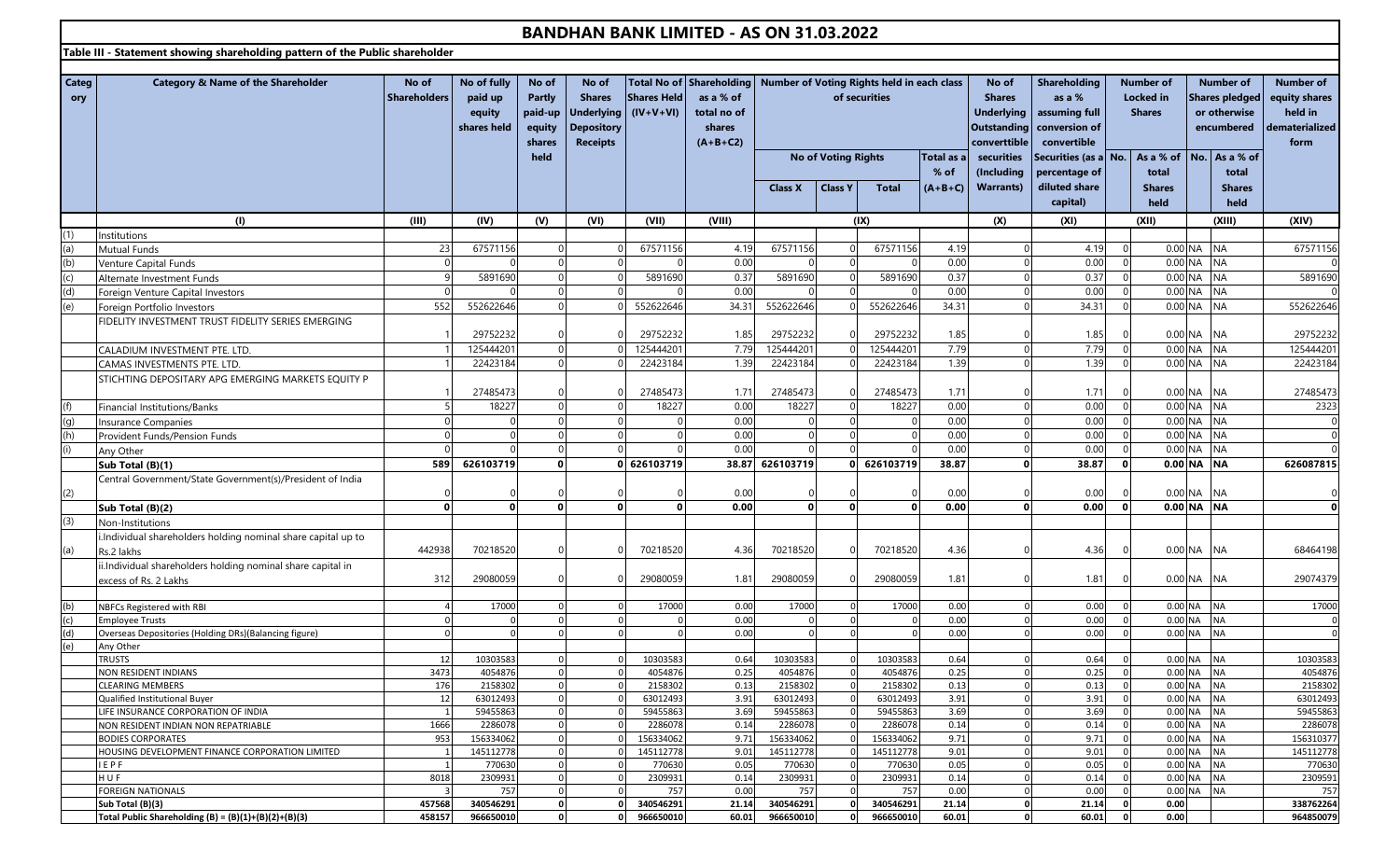|                |                                                                                                |                                    |                                      |                                                               |                                                                |                                                                                                                                   | <b>BANDHAN BANK LIMITED - AS ON 31.03.2022</b> |                                                                                                                                       |      |                                               |                                                                                                                                                                                                                                                                                                       |                  |                                                             |                |                       |            |                       |       |
|----------------|------------------------------------------------------------------------------------------------|------------------------------------|--------------------------------------|---------------------------------------------------------------|----------------------------------------------------------------|-----------------------------------------------------------------------------------------------------------------------------------|------------------------------------------------|---------------------------------------------------------------------------------------------------------------------------------------|------|-----------------------------------------------|-------------------------------------------------------------------------------------------------------------------------------------------------------------------------------------------------------------------------------------------------------------------------------------------------------|------------------|-------------------------------------------------------------|----------------|-----------------------|------------|-----------------------|-------|
|                | Table IV - Statement showing shareholding pattern of the Non Promoter - Non Public Shareholder |                                    |                                      |                                                               |                                                                |                                                                                                                                   |                                                |                                                                                                                                       |      |                                               |                                                                                                                                                                                                                                                                                                       |                  |                                                             |                |                       |            |                       |       |
|                |                                                                                                |                                    |                                      |                                                               |                                                                |                                                                                                                                   |                                                |                                                                                                                                       |      |                                               |                                                                                                                                                                                                                                                                                                       |                  |                                                             |                |                       |            |                       |       |
| <b>Categor</b> | <b>Category &amp; Name of the Shareholder</b>                                                  | No of<br>Shareholders   fully paid | No of<br>up equity<br>shares<br>held | No of<br><b>Partly</b><br>paid-up<br>equity<br>shares<br>held | No of<br><b>Shares</b><br><b>Underlying</b><br><b>Receipts</b> | Total No of Shareholding<br>as a % of total<br><b>Shares</b><br><b>Held</b><br>no of shares<br>Depository (IV+V+VI)<br>$(A+B+C2)$ |                                                | Number of Voting Rights held in   No of Shares   Shareholding<br>each class of securities<br><b>No of Voting Rights</b><br>Total as a |      | <b>Underlying</b><br>securities<br>(Including | <b>Number of</b><br><b>Number of</b><br><b>Number of</b><br>as a %<br><b>Locked</b> in<br>equity shares<br><b>Shares</b><br>held in<br>pledged or<br><b>Shares</b><br>dematerialize<br>otherwise<br>d form<br>convertible<br>encumbered<br>Securities (as No. As a % of No. As a % of<br>a percentage |                  | Outstanding   assuming full<br>converttible   conversion of |                |                       |            |                       |       |
|                |                                                                                                |                                    |                                      |                                                               |                                                                |                                                                                                                                   |                                                |                                                                                                                                       |      |                                               | $%$ of                                                                                                                                                                                                                                                                                                | <b>Warrants)</b> | of diluted                                                  |                | total                 |            | total                 |       |
|                |                                                                                                |                                    |                                      |                                                               |                                                                |                                                                                                                                   |                                                | Class X   Class Y   Total                                                                                                             |      |                                               | $(A+B+C)$                                                                                                                                                                                                                                                                                             |                  | share capital)                                              |                | <b>Shares</b><br>held |            | <b>Shares</b><br>held |       |
|                | (1)                                                                                            | (III)                              | (IV)                                 | (V)                                                           | (VI)                                                           | (VII)                                                                                                                             | (VIII)                                         |                                                                                                                                       | (IX) |                                               |                                                                                                                                                                                                                                                                                                       | (X)              | (XI)                                                        |                | (XII)                 |            | (XIII)                | (XIV) |
| (1)            | Custodian/DR Holder                                                                            |                                    |                                      |                                                               |                                                                |                                                                                                                                   | 0.00                                           | 0                                                                                                                                     |      | $\Omega$                                      | 0.00                                                                                                                                                                                                                                                                                                  |                  | 0.00                                                        | $\overline{0}$ |                       | 0.00 NA NA |                       |       |
| (2)            | Employee Benefit Trust (under<br>SEBI(Share based Employee Benefit)<br>Regulations 2014)       |                                    |                                      |                                                               |                                                                |                                                                                                                                   | 0.00                                           |                                                                                                                                       |      |                                               | 0.00                                                                                                                                                                                                                                                                                                  |                  | 0.00                                                        |                |                       | 0.00 NA NA |                       |       |
|                |                                                                                                |                                    |                                      |                                                               |                                                                |                                                                                                                                   |                                                |                                                                                                                                       |      |                                               |                                                                                                                                                                                                                                                                                                       |                  |                                                             |                |                       |            |                       |       |
|                | <b>Total Non-Promoter-Non Public</b><br><b>Shareholding (C) = (C)(1)+(C)(2)</b>                |                                    |                                      |                                                               | ΩI                                                             |                                                                                                                                   | 0.00                                           | 0l                                                                                                                                    |      | $\mathbf{0}$                                  | 0.00                                                                                                                                                                                                                                                                                                  |                  | 0.00                                                        | $\Omega$       | 0.00                  |            |                       |       |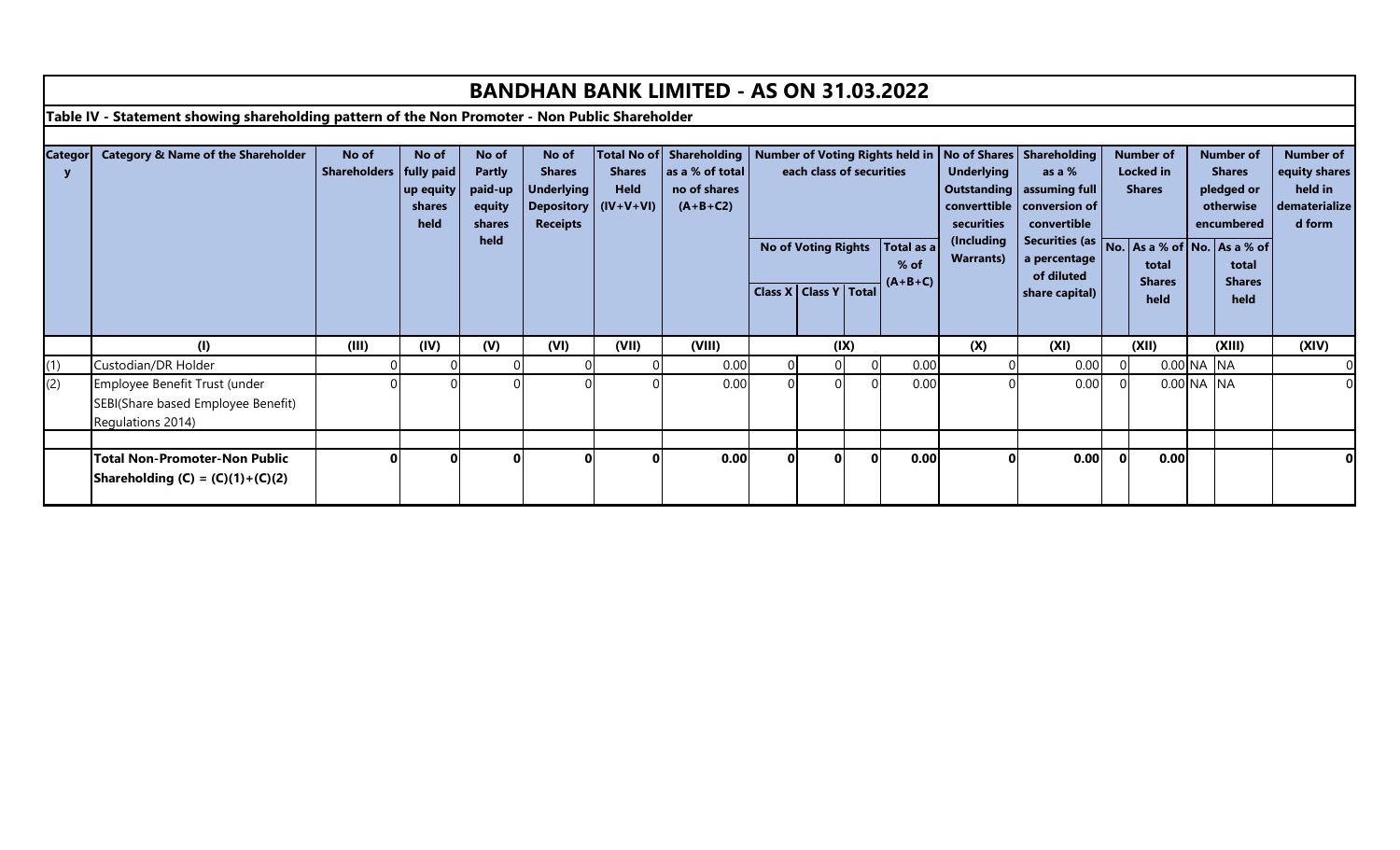| Details of the shareholders acting as persons in Concert including their Shareholding: |             |              |          |
|----------------------------------------------------------------------------------------|-------------|--------------|----------|
| Name of Shareholder                                                                    | Name of PAC | No of shares | Holding% |
|                                                                                        |             |              |          |
| <b>Total:</b>                                                                          |             |              | U        |